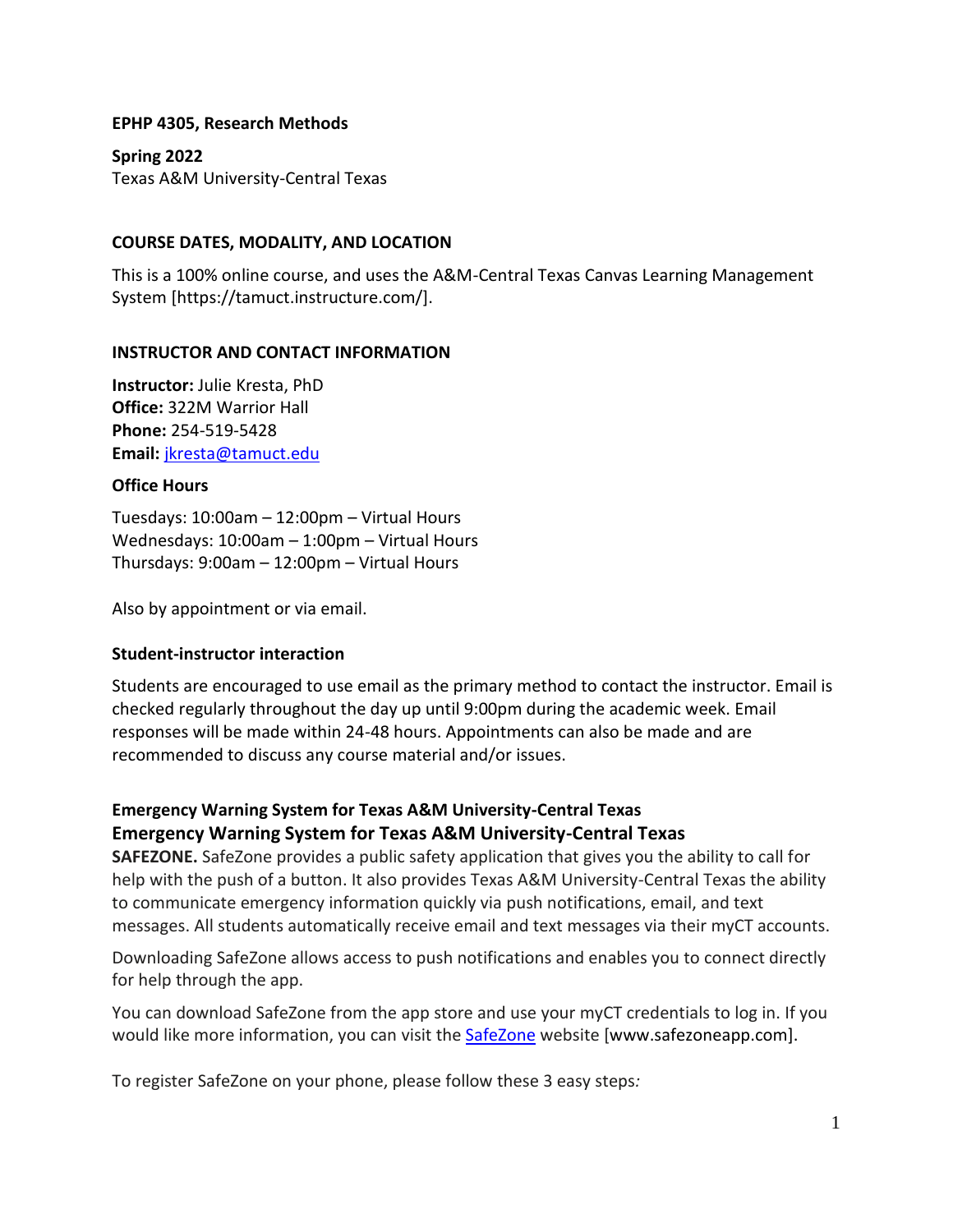- 1. Download the SafeZone App from your phone store using the link below:
	- o [iPhone/iPad:](https://apps.apple.com/app/safezone/id533054756) [https://apps.apple.com/app/safezone/id533054756]
	- o [Android Phone / Tablet](https://play.google.com/store/apps/details?id=com.criticalarc.safezoneapp) [https://play.google.com/store/apps/details?id=com.criticalarc.safezoneapp]
- 2. Launch the app and enter your myCT email address (e.g. {name}@tamuct.edu)
- 3. Complete your profile and accept the terms of service

### **COURSE INFORMATION**

# **Course Overview and description**

This course will introduce students to research methodologies, data analysis techniques, and research evaluation for fields related to Exercise Physiology and other Health Sciences.

# **Course Objective or Goal**

The purpose of this course is to increase the student's understanding and appreciation for research and scientific literature as it relates to the field of Exercise Physiology and Health Science.

### **Student Learning Outcomes**

- 1. Identify the components of the scientific research process used in the Exercise Physiology and Health Sciences fields.
- 2. Evaluate peer-reviewed literature related to the field.
- 3. Design a complete research proposal related to Exercise Physiology.

# **Competency Goals Statements (certification or standards)**

N/A

# **Required Reading and Textbook(s)**

Berg, K.E. and Latin, R.W. Essentials of Research Methods in Health, Physical Education, Exercise Science, and Recreation. 3rd Edition. ISBN: 978-0-7817-7036-1

# **COURSE REQUIREMENTS**

Course Requirements:

**Examinations:** There will be three exams throughout the course. Dates and topics are listed below in the course calendar. All examinations will be delivered online through Canvas on the designated dates. Exams will include questions in various formats including multiple choice, short answer and/or essays. In addition, all examinations may be cumulative and will be explained by the course instructor.

# **Examination Attendance:**

All examinations must be taken on the dates and times scheduled by the instructor. *Any student missing a scheduled exam will receive a 0 for that exam grade.* In the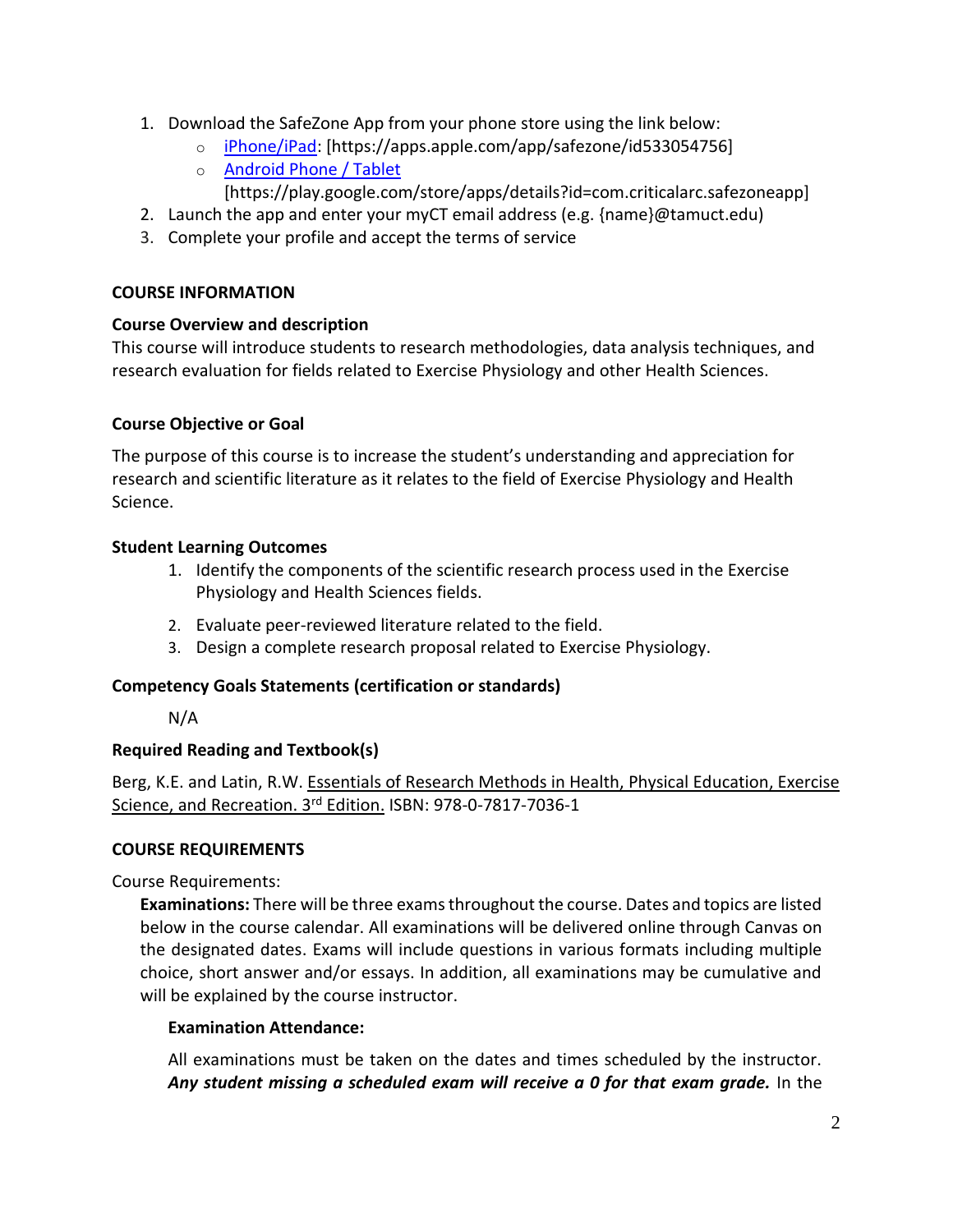cases of extenuating circumstances, the student may petition for delayed or early examination. Requests for an alternate examination period need to be submitting in writing or via email to the course instructor at least *7 days in advance of the scheduled exam*.

For unanticipated events (i.e. illness, car accident, etc.), students should notify the course instructor by email and/or by phone as soon as possible. Appropriate documentation (i.e. Doctor's note, etc.) at the discretion of the course instructor will need to be provided before an examination is rescheduled.

# **Examination Policy:**

The following items are not allowed during testing:

- Book bags, handbags, or any other bag of materials (bags should be placed outside of the room when possible, or at least away from the testing cite)
- No technology/electronic devices other than the computer used for testing. This includes (but is not limited to) smart watches, cell phones, tablets, PDAs, etc.
- No other individuals, as all examinations are to be completed independently.

**Weekly Discussions:** On specified weeks, there will be a discussion board created on Canvas to cover specific topics. The course instructor will ask several questions that each student will be asked to answer. Students must comment at least once per discussion board to receive credit and will be graded on the quality of their comments based on a rubric that will be provided to students in advance via Canvas.

**Article Reviews:** Students will be provided with several journal articles with different methodologies related to the field. Students will be asked to evaluate these articles and write an article summary as well as answer some critical thinking questions based on the article provided. Specific rubrics will be made available to the students in advance.

**Assignments:** Throughout the course, there will be several assignments that will relate back to the information being discussed in class at the time. These may include statistical calculation, methodology assessments, critical thinking questions, or other activities to help facilitate learning in the various topics. Students will be allowed to work in groups for these assignments, but must each submit their own work to be graded. General descriptions of each assignment are included in the Course Calendar, but more detail will be provided on Canvas in advance.

**Research Proposal (300 points, divided as explained below):** Students will be asked to design a research study related to exercise physiology and write a formal research proposal. There will be several deadlines for drafts of the different sections throughout the course to allow for feedback from the instructor. These will include an **Outline** (*20 points*), **Literature Review Draft** (*20 points*), and a **Study Design Draft** (*20 points*). The final draft of the proposal will include the major sections of an **Introduction** (*20 points*), **Statement of the Problem** (*10 points*), **Literature Review** (*40 points*), **Methods** (*40 points*), **Anticipated Results/Discussion** (*20 points*), and **References** (*10 points*). In addition to the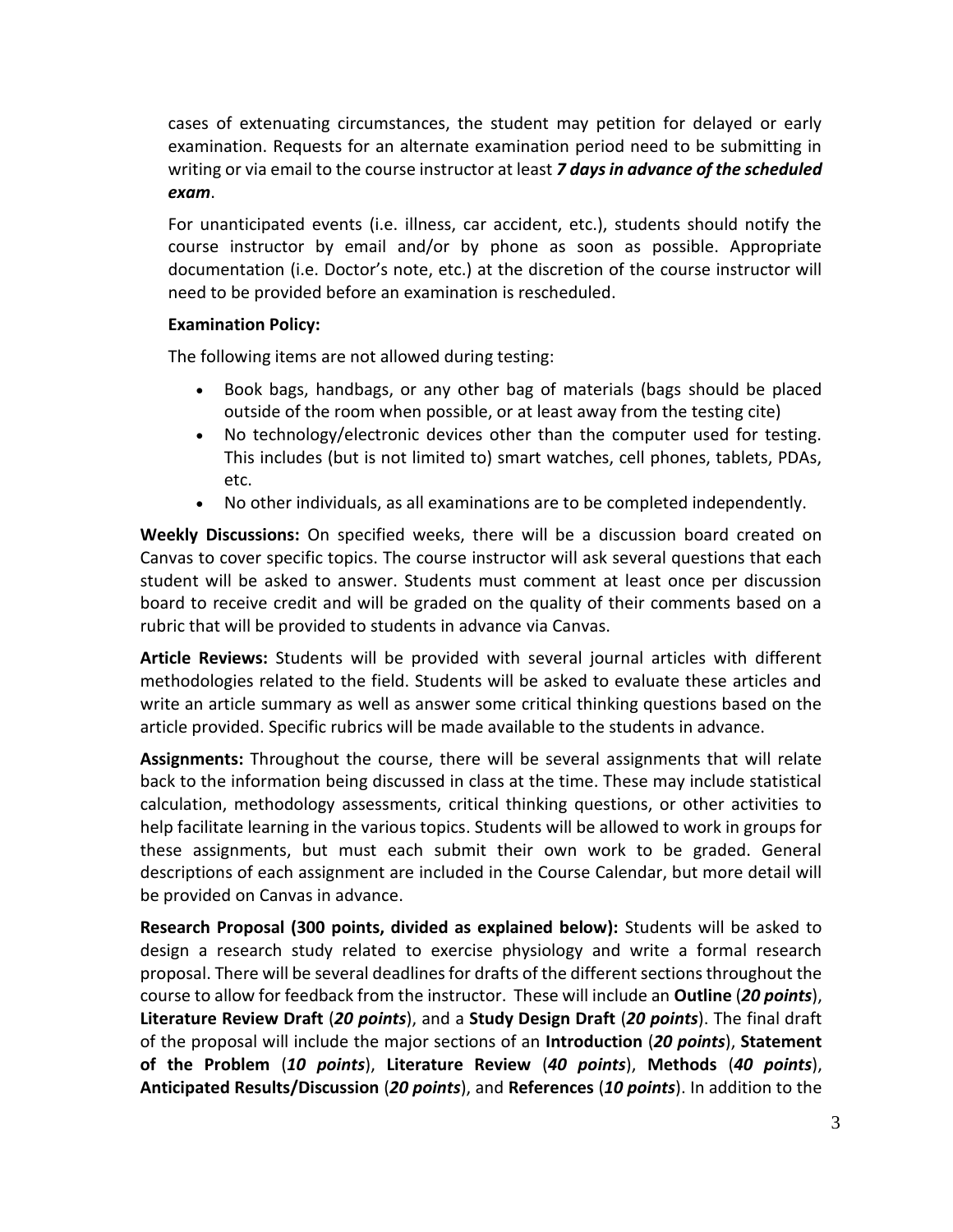formal write-up of the research proposal, students will be asked to present their studies to the class (*100 points*). In this presentation, they will discuss and defend their study methodologies in detail. Specific rubrics will be provided in advance for both the written portion and the presentation.

| Item                      | Weight |
|---------------------------|--------|
| Exams                     | 30%    |
| <b>Weekly Discussions</b> | 10%    |
| <b>Article Reviews</b>    | 15%    |
| Assignments               | 15%    |
| Research Proposal         | 30%    |
| <b>Total</b>              | 100%   |

### **Grading Criteria Rubric and Conversion**

Specific rubrics to be used for grading will be made available via Canvas when the assignment is posted.

#### **Posting of Grades**

Grades will be posted within 1 week of the submission deadline, unless stated otherwise. Grades will be posted to the Canvas gradebook for students to view and monitor their progress in the course.

#### **Grading Policies**

- Computer Issues
	- If a student should have issues regarding submission of assignments due to technical or computer issues (i.e. computer malfunction, network outage, etc.), the student is responsible for submitting the assignment on time. They should email or phone the course instructor to notify them of the issue and attempt to submit the assignment via email or other means as decided by the course instructor. Submission of a late assignment due to technical computer issues as described above will follow the Late Work Policy. No exceptions will be made for technical problems involving the internet, email, or Canvas.
- Late Work
	- Students should turn assignments in by their due date and time as indicated by the course instructor or syllabus. In the event that assignments are turned in after the appropriate designated date/time without prior approval by the course instructor, the following course policy applies:
		- On the first offense, the student will receive a decrease in their grade on the assignment by one letter grade in addition to any missed points on the assignment.
		- On the second late offense, or any thereafter, the student will receive a "0" for the assignment.
	- No exceptions will be made for technical problems involving the internet, email,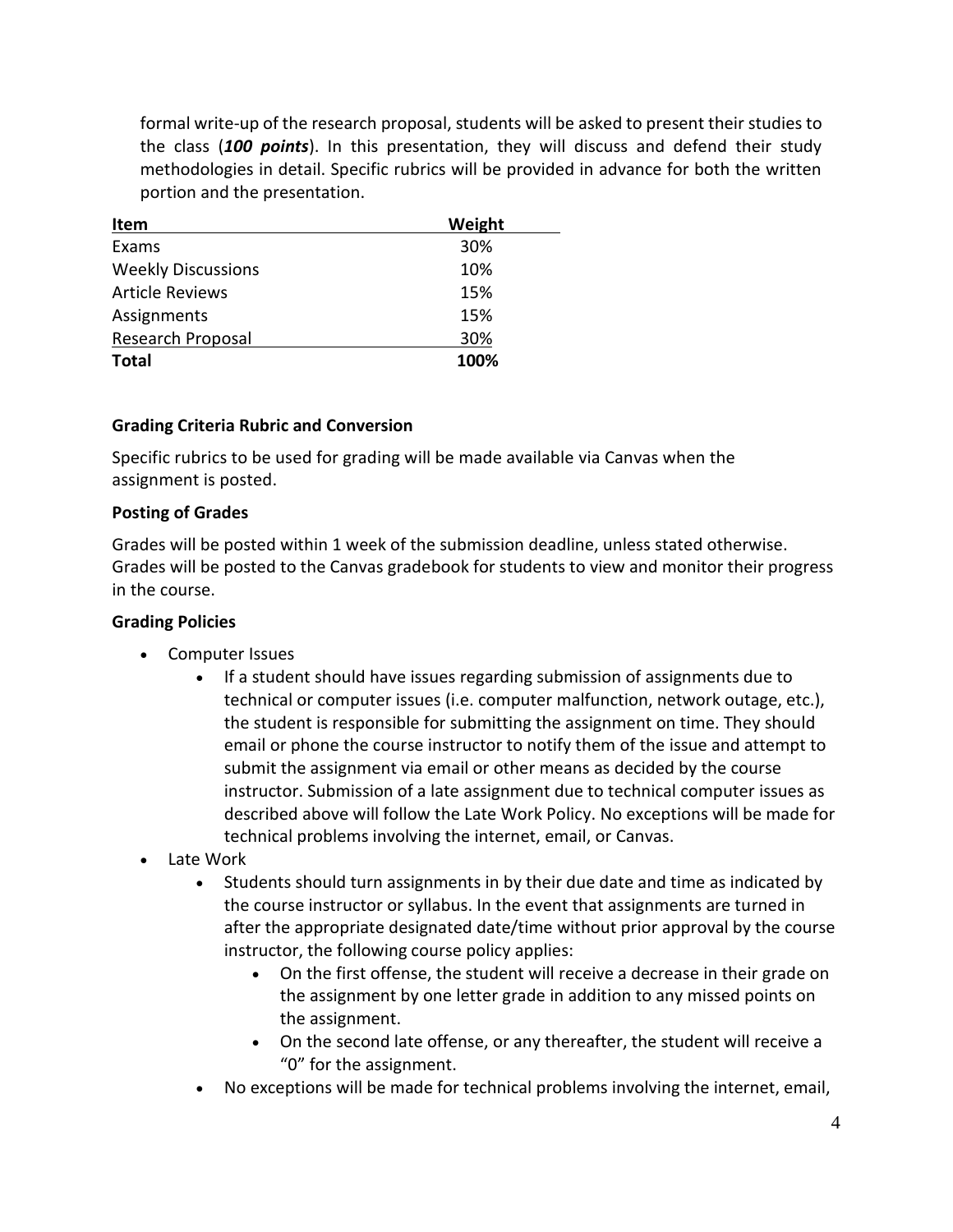or Canvas. Emergency or illness are some of the only exceptions to this policy. All potential exceptions will be dealt with on an individual case-by-case basis.

- Examination Review
	- Students will be provided with one opportunity to review their examination. Students are not permitted to copy, write, reproduce, photograph, or identify in any way examination questions, answers, and/or rationale (hard or electronic formats) provided during an examination review and will be considered an honor code violation if done so. Students may request an appointment with the instructor to review exams and additional time.

# **COURSE OUTLINE AND CALENDAR**

#### **Complete Course Calendar**

# **COURSE SCHEDULE: 1st 8-WEEK TERM**

#### **WEEK 1 – January 18-21**

- Syllabus and Course Overview
- *Book Chapters to Review:*
	- Chapters 1-2
- *Lectures to Review:*
	- Lecture 1 Introduction to Research and Ethics in Human Subject Research
- **WEEKLY DISCUSSION #1**

#### **WEEK 2 – January 24-28**

- *Book chapters to Review:*
	- Chapters 3-6
- *Lectures to Review:*
	- Lecture 2 Research Writing
- **ASSIGNMENT #1 – Writing an Abstract** 
	- **Due Friday January 28 by 11:59pm**
- **WEEKLY DISCUSSION #2**

#### **WEEK 3 – January 31 – February 4**

- **EXAM 1 – Intro to Research and Research Writing (Posted Monday, January 31)**
	- **Deadline, Tuesday, February 1 by 11:59pm**
- *Book Chapters to Review:*
	- Chapters 13-14
- *Lectures to Review:*
	- Lecture 3 Measurement and Data Collection Concepts
	- Lecture 4 Experimental Validity and Control
- **ARTICLE REVIEW #1 – DUE Friday, February 4 by 11:59pm**
- **RESEARCH PROPOSAL OUTLINE – Due Friday, February 4 by 11:59pm**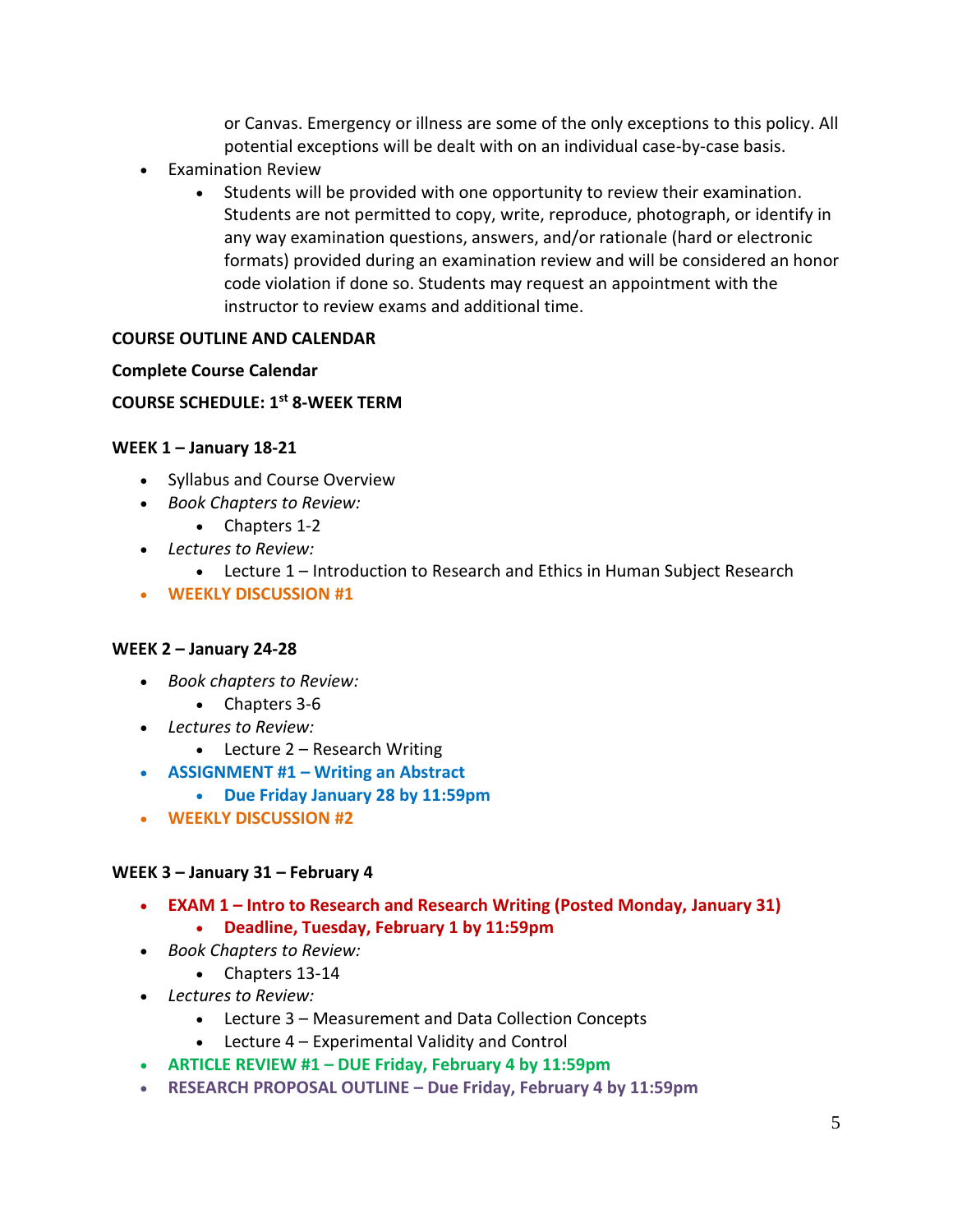#### **WEEK 4 – February 7-11**

- *Book Chapters to Review:*
	- Chapters 15-17
- *Lectures to Review*
	- Lecture 5 Experimental Research and Design
	- Lecture 6 Descriptive Research
	- Lecture 7 Qualitative Research Methods
- **LITERATURE REVIEW DRAFT – Due Friday, February 11 by 11:59pm**
- **WEEKLY DISCUSSION #3**

#### **WEEK 5 – February 14-18**

- **EXAM 2 – Measurement and Research Design (Posted Thursday, February 17)**
	- **Deadline: Sunday, February 20 by 11:59pm**
- **ARTICLE REVIEW #2 – Due Friday, February 18 by 11:59pm**

#### **WEEK 6 – February 21-25**

- *Book Chapters to Review:*
	- Chapters 7-10
- *Lectures to Review:*
	- Lecture 8 Statistics #1 Basic Concepts, Central Tendency, Variability, Normal Curve
	- Lecture 9 Statistics #2 Probability, Hypothesis Testing, Relationships and **Predictions**
- **RESEARCH PROPOSAL METHODS DRAFT – Due Friday, February 25 by 11:59pm**

#### **WEEK 7 – February 28 – March 4**

- *Book Chapters to Review:* 
	- Chapters 11-12
- *Lectures to Review:*
	- Lecture 10 Statistics #3 Comparing Means, Select Nonparametric Statistics
- **ASSIGNMENT #2 – Statistical Calculations and Interpretation**
	- **Due Friday, March 4 by 11:59pm**
- **WEEKLY DISCUSSION #4**

#### **WEEK 8 – March 7-11**

- **EXAM 3 – Statistics (Posted Monday, March 7)**
	- **Deadline: Wednesday, March 9 by 11:59pm**
- **RESEARCH PROPOSAL FINAL DRAFT – Due Friday, March 11 by 11:59pm**
- **RESEARCH PROPOSAL PRESENTATIONS – Due Thursday, March 10 by 11:59pm**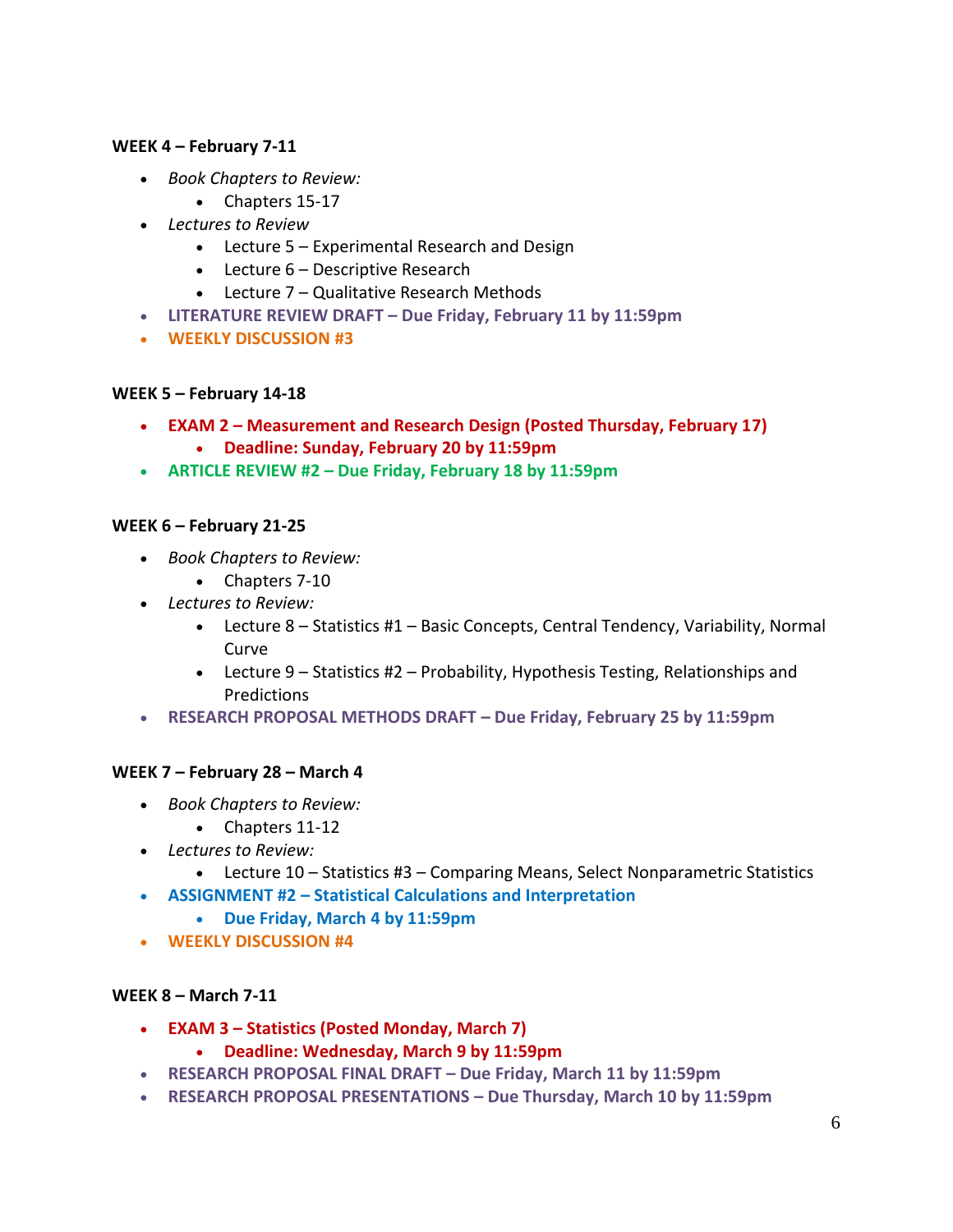#### **Important University Dates**

January 25, 2021 – Deadline to drop first 8-week classes with no record February 25, 2021 – Deadline to drop first 8-week classes with a Quit (Q) or Withdraw (W) <https://www.tamuct.edu/registrar/academic-calendar.html>

### **TECHNOLOGY REQUIREMENTS AND SUPPORT**

### **Technology Requirements**

This course will use the A&M-Central Texas Instructure Canvas learning management system. **We strongly recommend the latest versions of Chrome or Firefox browsers. Canvas no longer supports any version of Internet Explorer.**

Logon to A&M-Central Texas Canvas [https://tamuct.instructure.com/] or access Canvas through the TAMUCT Online link in myCT [https://tamuct.onecampus.com/]. You will log in through our Microsoft portal.

Username: Your MyCT email address. Password: Your MyCT password

# **Canvas Support**

Use the Canvas Help link, located at the bottom of the left-hand menu, for issues with Canvas. You can select "Chat with Canvas Support," submit a support request through "Report a Problem," or call the Canvas support line: 1-844-757-0953.

For issues related to course content and requirements, contact your instructor.

# **Online Proctored Testing**

A&M-Central Texas uses Proctorio for online identity verification and proctored testing. This service is provided at no direct cost to students. If the course requires identity verification or proctored testing, the technology requirements are: Any computer meeting the minimum computing requirements, plus web camera, speaker, and microphone (or headset). Proctorio also requires the Chrome web browser with their custom plug in.

#### **Other Technology Support**

For log-in problems, students should contact Help Desk Central, 24 hours a day, 7 days a week

Email: [helpdesk@tamu.edu](mailto:helpdesk@tamu.edu) Phone: (254) 519-5466 [Web Chat:](http://hdc.tamu.edu/) [http://hdc.tamu.edu] *Please let the support technician know you are an A&M-Central Texas student.*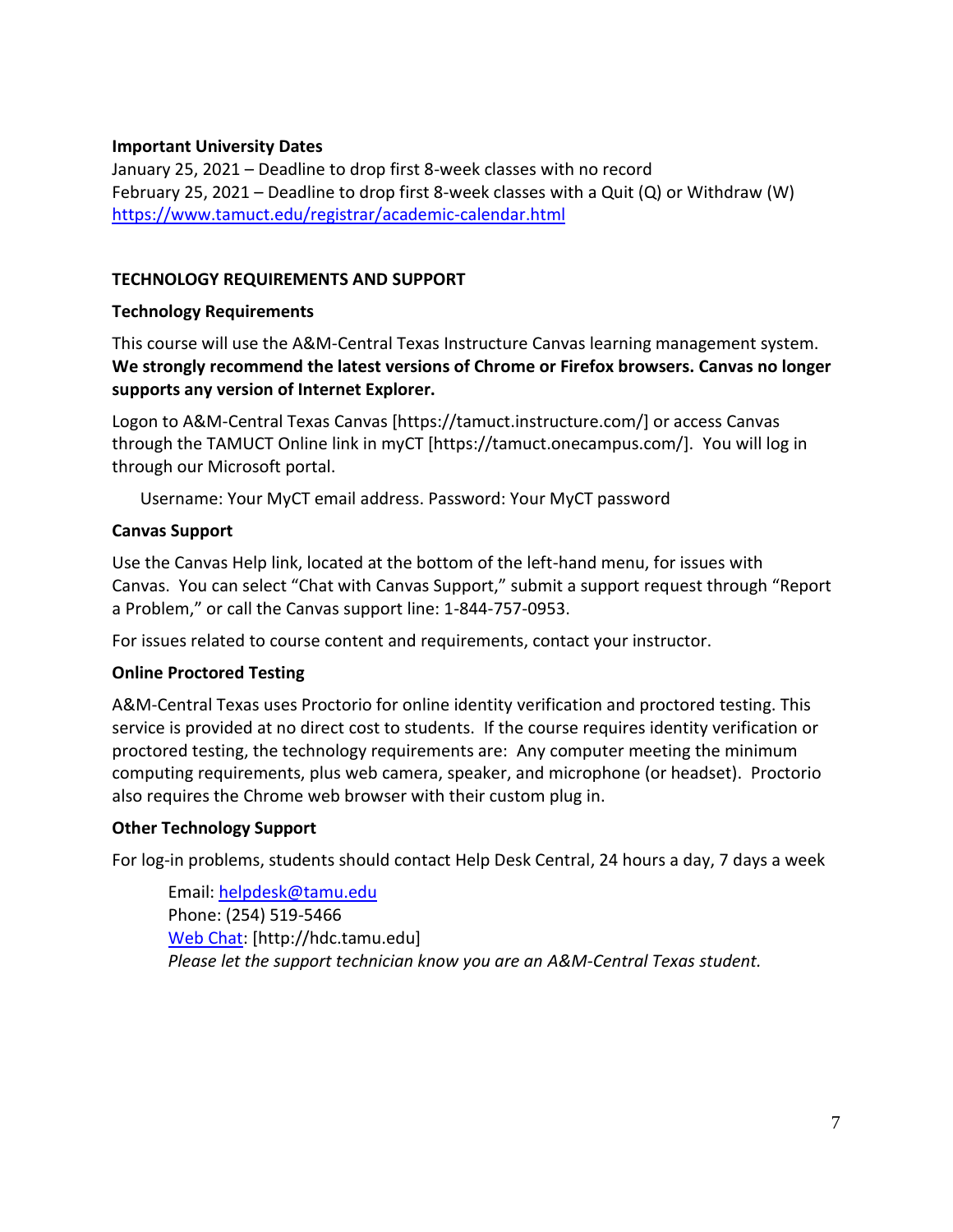### **UNIVERSITY RESOURCES, PROCEDURES, AND GUIDELINES**

#### **Drop Policy**

If you discover that you need to drop this class, you must complete the [Drop Request](https://dynamicforms.ngwebsolutions.com/casAuthentication.ashx?InstID=eaed95b9-f2be-45f3-a37d-46928168bc10&targetUrl=https%3A%2F%2Fdynamicforms.ngwebsolutions.com%2FSubmit%2FForm%2FStart%2F53b8369e-0502-4f36-be43-f02a4202f612) Dynamic Form through Warrior Web.

[https://dynamicforms.ngwebsolutions.com/casAuthentication.ashx?InstID=eaed95b9-f2be-45f3-a37d-

46928168bc10&targetUrl=https%3A%2F%2Fdynamicforms.ngwebsolutions.com%2FSubmit%2F Form%2FStart%2F53b8369e-0502-4f36-be43-f02a4202f612].

Faculty cannot drop students; this is always the responsibility of the student. The Registrar's Office will provide a deadline on the Academic Calendar for which the form must be completed. Once you submit the completed form to the Registrar's Office, you must go into Warrior Web and confirm that you are no longer enrolled. If you still show as enrolled, FOLLOW-UP with the Registrar's Office immediately. You are to attend class until the procedure is complete to avoid penalty for absence. Should you miss the drop deadline or fail to follow the procedure, you will receive an F in the course, which may affect your financial aid and/or VA educational benefits.

# **Academic Integrity**

Texas A&M University-Central Texas values the integrity of the academic enterprise and strives for the highest standards of academic conduct. A&M-Central Texas expects its students, faculty, and staff to support the adherence to high standards of personal and scholarly conduct to preserve the honor and integrity of the creative community. Any deviation by students from this expectation may result in a failing grade for the assignment and potentially a failing grade for the course. All academic misconduct concerns will be referred to the Office of Student Conduct. When in doubt on collaboration, citation, or any issue, please contact your instructor before taking a course of action.

For more [information](https://nam04.safelinks.protection.outlook.com/?url=https%3A%2F%2Fwww.tamuct.edu%2Fstudent-affairs%2Fstudent-conduct.html&data=04%7C01%7Clisa.bunkowski%40tamuct.edu%7Ccfb6e486f24745f53e1a08d910055cb2%7C9eed4e3000f744849ff193ad8005acec%7C0%7C0%7C637558437485252160%7CUnknown%7CTWFpbGZsb3d8eyJWIjoiMC4wLjAwMDAiLCJQIjoiV2luMzIiLCJBTiI6Ik1haWwiLCJXVCI6Mn0%3D%7C1000&sdata=yjftDEVHvLX%2FhM%2FcFU0B99krV1RgEWR%2BJ%2BhvtoR6TYk%3D&reserved=0) regarding the Student Conduct process, [https://www.tamuct.edu/student-affairs/student-conduct.html].

If you know of potential honor violations by other students, you may [submit](https://nam04.safelinks.protection.outlook.com/?url=https%3A%2F%2Fcm.maxient.com%2Freportingform.php%3FTAMUCentralTexas%26layout_id%3D0&data=04%7C01%7Clisa.bunkowski%40tamuct.edu%7Ccfb6e486f24745f53e1a08d910055cb2%7C9eed4e3000f744849ff193ad8005acec%7C0%7C0%7C637558437485262157%7CUnknown%7CTWFpbGZsb3d8eyJWIjoiMC4wLjAwMDAiLCJQIjoiV2luMzIiLCJBTiI6Ik1haWwiLCJXVCI6Mn0%3D%7C1000&sdata=CXGkOa6uPDPX1IMZ87z3aZDq2n91xfHKu4MMS43Ejjk%3D&reserved=0) a report, [https://cm.maxient.com/reportingform.php?TAMUCentralTexas&layout\_id=0].

#### **Academic Accommodations**

At Texas A&M University-Central Texas, we value an inclusive learning environment where every student has an equal chance to succeed and has the right to a barrier-free education. The Warrior Center for Student Success, Equity and Inclusion is responsible for ensuring that students with a disability receive equal access to the university's programs, services and activities. If you believe you have a disability requiring reasonable accommodations, please contact the Office of Access and Inclusion, WH-212; or call (254) 501-5836. Any information you provide is private and confidential and will be treated as such.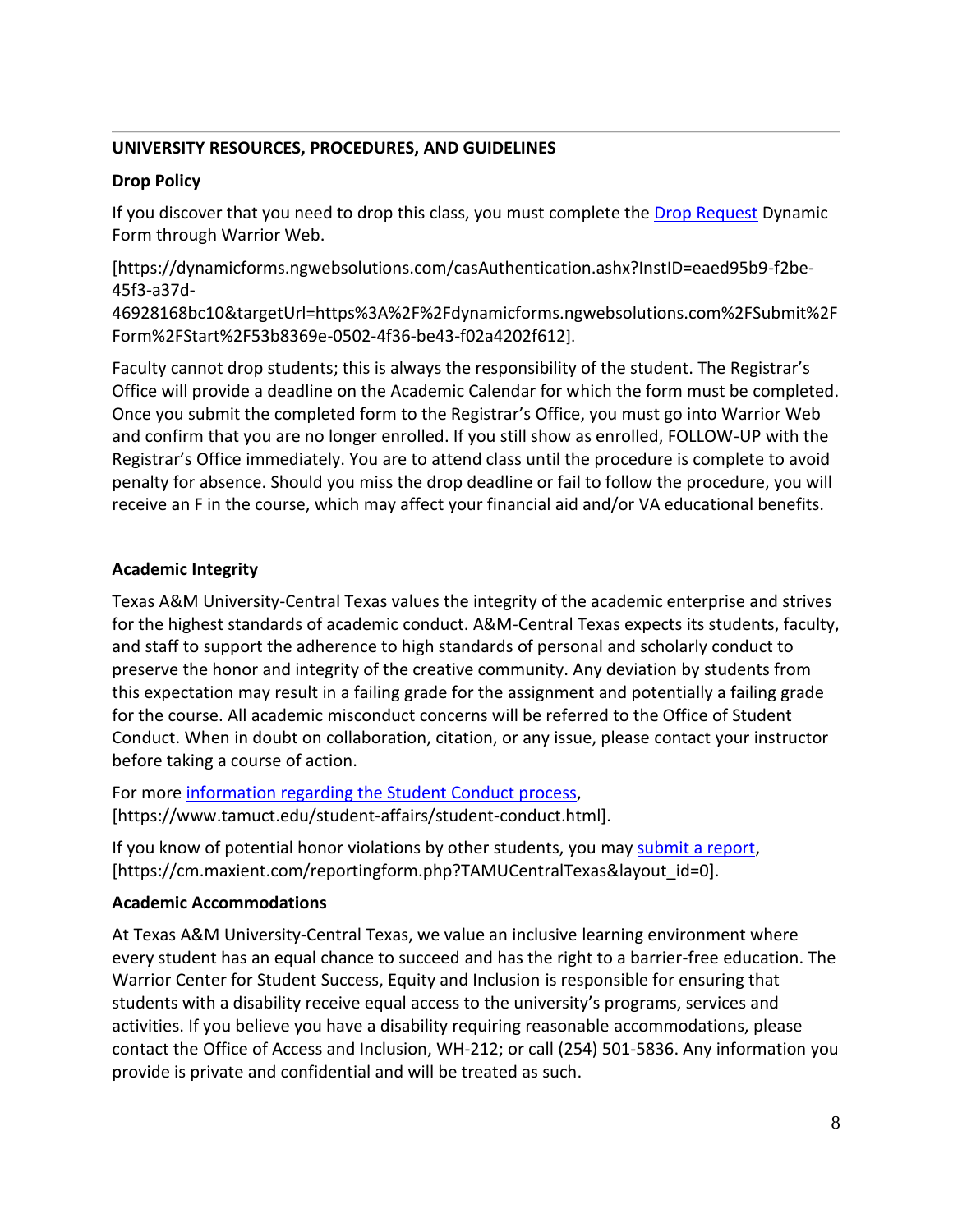For more information, please visit our [Access & Inclusion](https://tamuct.instructure.com/courses/717) Canvas page (log-in required) [https://tamuct.instructure.com/courses/717]

# **Important information for Pregnant and/or Parenting Students**

Texas A&M University-Central Texas supports students who are pregnant and/or parenting. In accordance with requirements of Title IX and related guidance from US Department of Education's Office of Civil Rights, the Dean of Student Affairs' Office can assist students who are pregnant and/or parenting in seeking accommodations related to pregnancy and/or parenting. Students should seek out assistance as early in the pregnancy as possible. For more information, please visit [Student Affairs](https://www.tamuct.edu/student-affairs/pregnant-and-parenting-students.html) [https://www.tamuct.edu/student-affairs/pregnantand-parenting-students.html]. Students may also contact the institution's Title IX Coordinator. If you would like to read more about these [requirements and guidelines](http://www2.ed.gov/about/offices/list/ocr/docs/pregnancy.pdf) online, please visit the website [http://www2.ed.gov/about/offices/list/ocr/docs/pregnancy.pdf].

Title IX of the Education Amendments Act of 1972 prohibits discrimination on the basis of sex and gender–including pregnancy, parenting, and all related conditions. A&M-Central Texas is able to provide flexible and individualized reasonable accommodation to pregnant and parenting students. All pregnant and parenting students should contact the Associate Dean in the Division of Student Affairs at (254) 501-5909 to seek out assistance. Students may also contact the University's Title IX Coordinator.

# **Tutoring**

Tutoring is available to all A&M-Central Texas students, both virtually and in-person. Student success coaching is available online upon request.

If you have a question, are interested in becoming a tutor, or in need of success coaching contact the Warrior Center for Student Success, Equity and Inclusion at (254) 501-5836, visit the Warrior Center at 212 Warrior Hall, or by emailing [WarriorCenter@tamuct.edu.](mailto:WarriorCenter@tamuct.edu)

To schedule tutoring sessions and view tutor availability, please visit Tutor [Matching](https://tutormatchingservice.com/TAMUCT) [Services](https://tutormatchingservice.com/TAMUCT) [https://tutormatchingservice.com/TAMUCT] or visit the Tutoring Center in 111 Warrior Hall.

Chat live with a remote tutor 24/7 for almost any subject from on your computer! Tutor.com is an online tutoring platform that enables A&M-Central Texas students to log in and receive online tutoring support at no additional cost. This tool provides tutoring in over 40 subject areas except writing support. Access Tutor.com through Canvas.

# **University Writing Center**

University Writing Center: Located in Warrior Hall 416, the University Writing Center (UWC) at Texas A&M University–Central Texas (A&M–Central Texas) is a free service open to all A&M– Central Texas students. For the Spring 2022 semester, the hours of operation are from 10:00 a.m.-5:00 p.m. Monday thru Thursday in Warrior Hall 416 (with online tutoring available every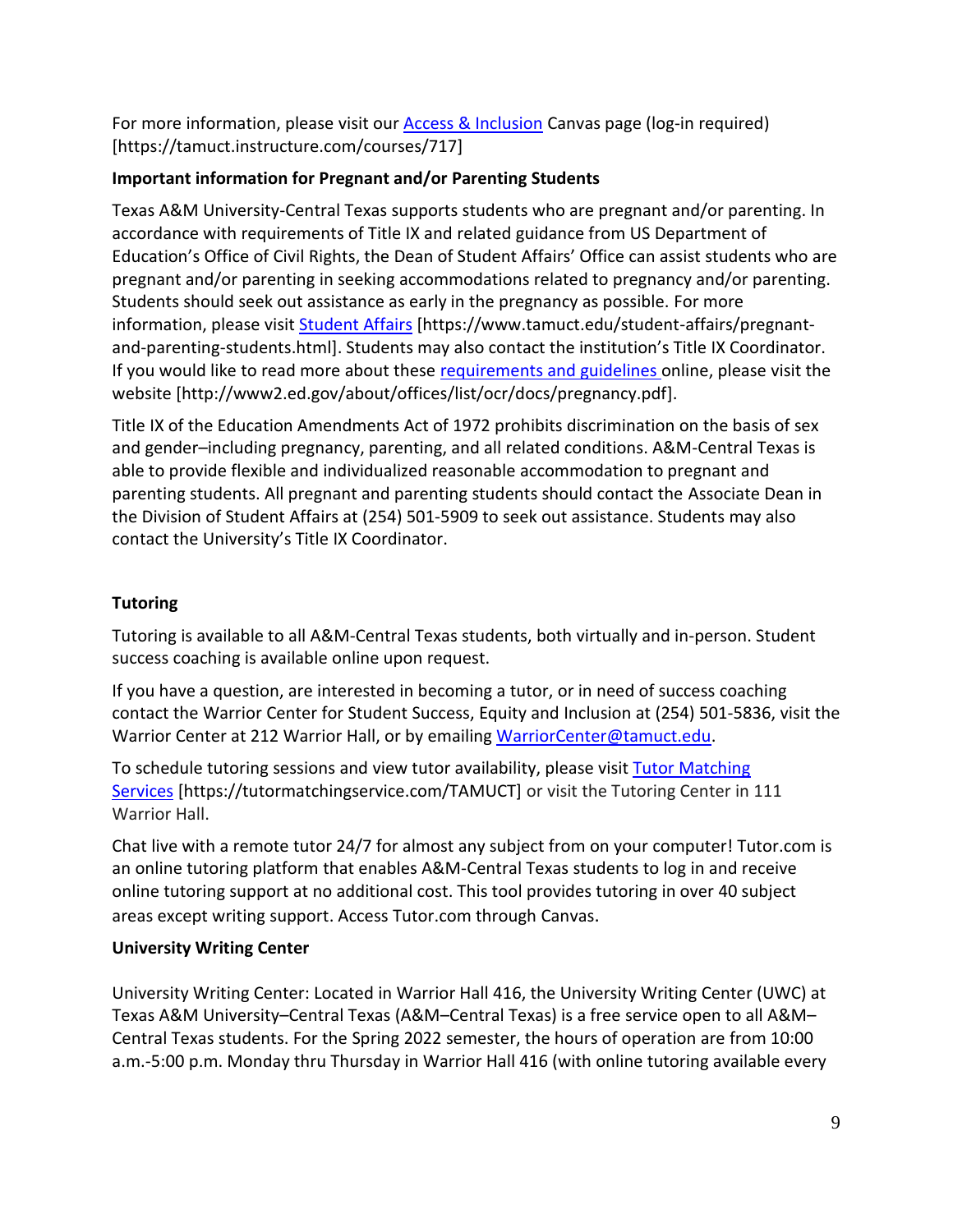hour as well) with satellite hours available online only Monday thru Thursday from 6:00-9:00 p.m. and Saturday 12:00-3:00 p.m.

Tutors are prepared to help writers of all levels and abilities at any stage of the writing process. While tutors will not write, edit, or grade papers, they will assist students in developing more effective composing practices. By providing a practice audience for students' ideas and writing, our tutors highlight the ways in which they read and interpret students' texts, offering guidance and support throughout the various stages of the writing process. In addition, students may work independently in the UWC by checking out a laptop that runs the Microsoft Office suite and connects to WIFI, or by consulting our resources on writing, including all of the relevant style guides. Whether you need help brainstorming ideas, organizing an essay, proofreading, understanding proper citation practices, or just want a quiet place to work, the UWC is here to help!

Students may arrange a one-to-one session with a trained and experienced writing tutor by making an appointment via [WCOnline](https://tamuct.mywconline.com/) [https://tamuct.mywconline.com/]. In addition, you can email Dr. Bruce Bowles Jr. at bruce.bowles@tamuct.edu if you have any questions about the UWC, need any assistance with scheduling, or would like to schedule a recurring appointment with your favorite tutor by making an appointment via [WCOnline](https://tamuct.mywconline.com/)

[https://tamuct.mywconline.com/]. In addition, you can email Dr. Bruce Bowles Jr. at bruce.bowles@tamuct.edu if you have any questions about the UWC, need any assistance with scheduling, or would like to schedule a recurring appointment with your favorite tutor.

# **University Library**

The University Library provides many services in support of research across campus and at a distance. We offer over 200 electronic databases containing approximately 250,000 eBooks and 82,000 journals, in addition to the 85,000 items in our print collection, which can be mailed to students who live more than 50 miles from campus. Research guides for each subject taught at A&M-Central Texas are available through our website to help students navigate these resources. On campus, the library offers technology including cameras, laptops, microphones, webcams, and digital sound recorders.

Research assistance from a librarian is also available 24 hours a day through our online chat service, and at the reference desk when the library is open. Research sessions can be scheduled for more comprehensive assistance, and may take place virtually through WebEx, Microsoft Teams or in-person at the library. Schedule an [appointment](https://nam04.safelinks.protection.outlook.com/?url=https%3A%2F%2Ftamuct.libcal.com%2Fappointments%2F%3Fg%3D6956&data=04%7C01%7Clisa.bunkowski%40tamuct.edu%7Cde2c07d9f5804f09518008d9ab7ba6ff%7C9eed4e3000f744849ff193ad8005acec%7C0%7C0%7C637729369835011558%7CUnknown%7CTWFpbGZsb3d8eyJWIjoiMC4wLjAwMDAiLCJQIjoiV2luMzIiLCJBTiI6Ik1haWwiLCJXVCI6Mn0%3D%7C3000&sdata=KhtjgRSAw9aq%2FoBsB6wyu8b7PSuGN5EGPypzr3Ty2No%3D&reserved=0)

[here](https://nam04.safelinks.protection.outlook.com/?url=https%3A%2F%2Ftamuct.libcal.com%2Fappointments%2F%3Fg%3D6956&data=04%7C01%7Clisa.bunkowski%40tamuct.edu%7Cde2c07d9f5804f09518008d9ab7ba6ff%7C9eed4e3000f744849ff193ad8005acec%7C0%7C0%7C637729369835011558%7CUnknown%7CTWFpbGZsb3d8eyJWIjoiMC4wLjAwMDAiLCJQIjoiV2luMzIiLCJBTiI6Ik1haWwiLCJXVCI6Mn0%3D%7C3000&sdata=KhtjgRSAw9aq%2FoBsB6wyu8b7PSuGN5EGPypzr3Ty2No%3D&reserved=0) [https://tamuct.libcal.com/appointments/?g=6956]. Assistance may cover many topics, including how to find articles in peer-reviewed journals, how to cite resources, and how to piece together research for written assignments.

Our 27,000-square-foot facility on the A&M-Central Texas main campus includes student lounges, private study rooms, group work spaces, computer labs, family areas suitable for all ages, and many other features. Services such as interlibrary loan, TexShare, binding, and laminating are available. The library frequently offers workshops, tours, readings, and other